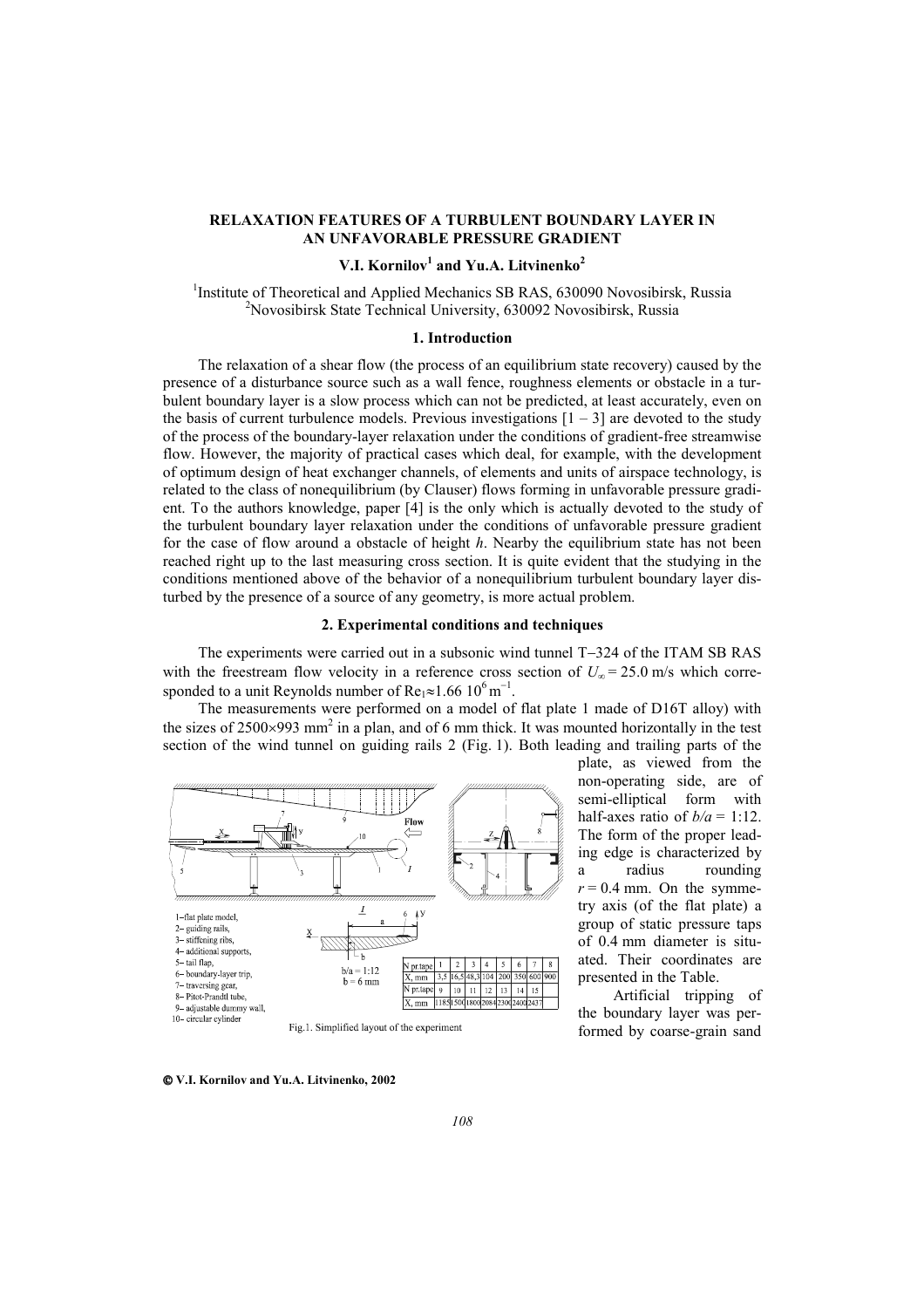| <b>Report Documentation Page</b>                                                                                                                                                     |                           |                                                    |
|--------------------------------------------------------------------------------------------------------------------------------------------------------------------------------------|---------------------------|----------------------------------------------------|
| <b>Report Date</b><br>23 Aug 2002                                                                                                                                                    | <b>Report Type</b><br>N/A | Dates Covered (from to)                            |
| <b>Title and Subtitle</b><br>Relaxation Features of a Turbulent Boundary Layer in An<br><b>Unfavorable Pressure Gradient</b>                                                         |                           | <b>Contract Number</b>                             |
|                                                                                                                                                                                      |                           | <b>Grant Number</b>                                |
|                                                                                                                                                                                      |                           | <b>Program Element Number</b>                      |
| Author(s)                                                                                                                                                                            |                           | <b>Project Number</b>                              |
|                                                                                                                                                                                      |                           | <b>Task Number</b>                                 |
|                                                                                                                                                                                      |                           | <b>Work Unit Number</b>                            |
| Performing Organization Name(s) and Address(es)<br>Institute of Theoretical and Applied Mechanics Institutskaya 4/1<br>Novosibirsk 530090 Russia                                     |                           | <b>Performing Organization Report Number</b>       |
| <b>Sponsoring/Monitoring Agency Name(s) and Address(es)</b><br>EOARD PSC 802 Box 14 FPO 09499-0014                                                                                   |                           | <b>Sponsor/Monitor's Acronym(s)</b>                |
|                                                                                                                                                                                      |                           | <b>Sponsor/Monitor's Report Number(s)</b>          |
| <b>Distribution/Availability Statement</b><br>Approved for public release, distribution unlimited                                                                                    |                           |                                                    |
| <b>Supplementary Notes</b><br>See also ADM001433, Conference held International Conference on Methods of Aerophysical Research (11th) Held in<br>Novosibirsk, Russia on 1-7 Jul 2002 |                           |                                                    |
| <b>Abstract</b>                                                                                                                                                                      |                           |                                                    |
| <b>Subject Terms</b>                                                                                                                                                                 |                           |                                                    |
| <b>Report Classification</b><br>unclassified                                                                                                                                         |                           | <b>Classification of this page</b><br>unclassified |
| <b>Classification of Abstract</b><br>unclassified                                                                                                                                    |                           | <b>Limitation of Abstract</b><br>UU                |
| <b>Number of Pages</b><br>6                                                                                                                                                          |                           |                                                    |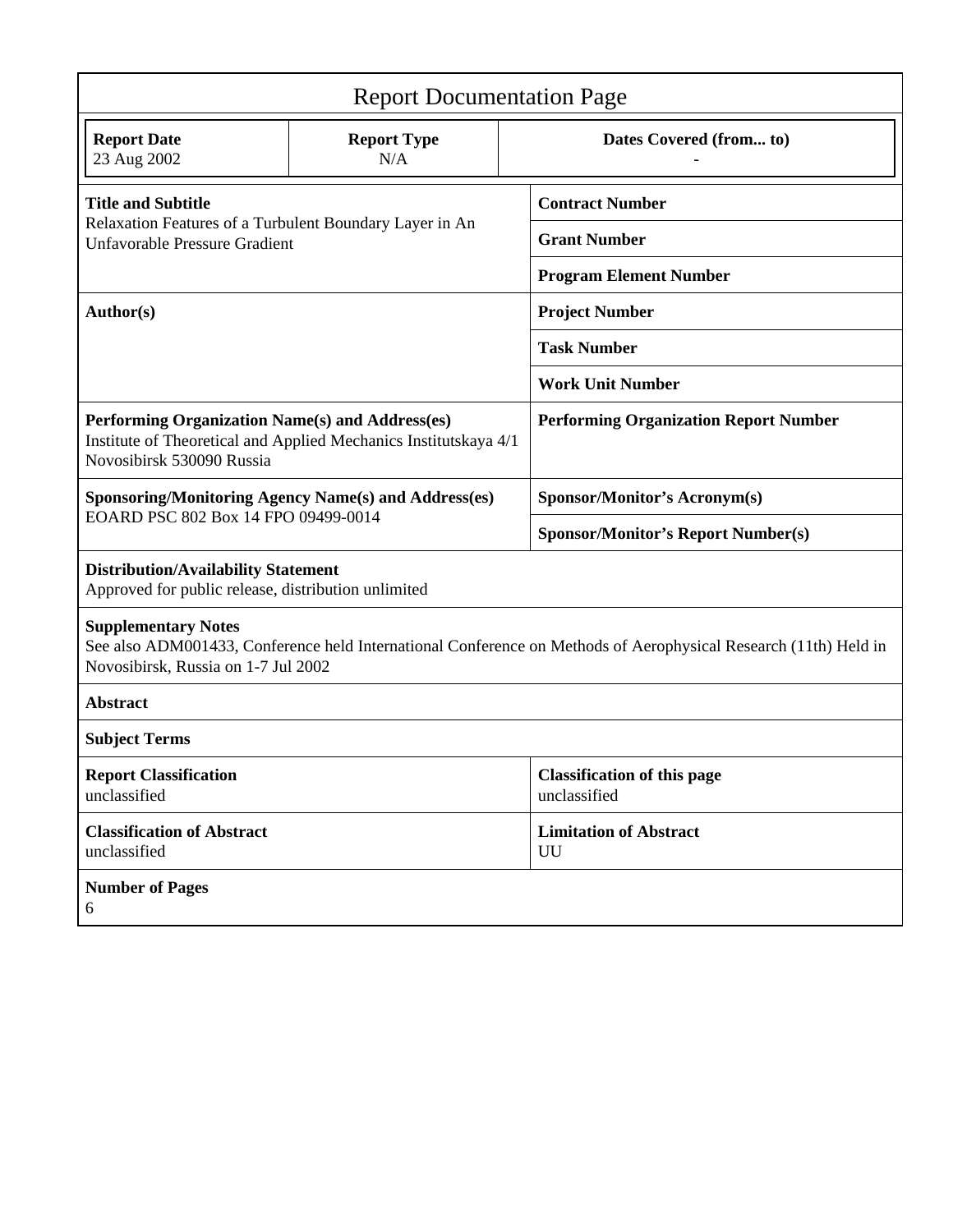paper 6 (with smoothed steps) of 15 mm length and 0.6 mm height which was glued over the plate span in the region of the maximum change in pressure observed in the vicinity of the leading edge.

Transversally flown circular cylinder 10 in a steel polished rod diameter 2 mm, was used as a source of disturbances. It was situated directly on the surface in the developed turbulent boundary layer at the distance of 590 mm from the plate leading edge. The relative diameter of the cylinder  $D/\delta_0$  was of 0.117 mm where  $\delta_0$  is boundary layer thickness in the point of cylinder position. This value equal to 17 mm is defined under the condition that  $U/U_e = 0.99$ .

To generate a boundary-layer flow with a streamwise gradient, special adjustable dummy wall 9 was used. It was made of a sheet of glass-cloth laminate of 3.7 m length and 2.5 mm thick which was fastened to the wind-tunnel ceiling with cross-mounted guides allowing to vary a wall profile along the flow.

To carry out the measurements in the boundary layer, a remote-control traversing gear 7 was used. Together with the standard traversing gear of the wind tunnel, it ensured an accuracy of ±0.01 mm in the *у* direction and ±0.5 mm in the *x* and *z* directions.

The mean velocity in the examined point of the flow field and the streamwise component of velocity fluctuations were measured by DANTEC hot-wire equipment. The primary transducer was a miniature hot-wire probe with a single straight sensor made as a tungsten wire of 5 µm in diameter and 1.2 mm active long.

To determine local values of a skin friction coefficient a Preston method was applied. Depending on test conditions, three or two tubes were used; their outer diameters were 1.06, 1.61, and 2.01 mm, and the ratio of the inner to the outer diameter was 0.62. Computation of the skin friction coefficient *Cf* was carried out with the use of a modified Patel's calibration dependence as a averaged value from the results of measurement with several tubes.

## **3. Results of the experiments**

*3.1. Characteristics of the initial flow.* In the course of experiments an unfavorable pressure gradient was organized along the surface, which dimensionless parameters  $\beta$  and  $P^+$  varied streamwise insignificantly and in the region of the plate trailing edge they reached the values of 2.18 and 3.86⋅10<sup>-3</sup> correspondingly, where  $\beta = (\partial^*/\tau_w)dP/dx$ , and  $P^+ = \nu(dP/dx)/\rho v_*^{-3}$ .

Under these conditions the experimental profile of the mean velocity is not separated anywhere. At the measured values of  $\bar{x}$  the obtained distributions of  $U/U_e = f(y)$  contain nothing unusual and correlate entirely with a canonical profile recommended by the Proceedings of the known Stanford conference of 1968. The presence of a developed wake region the role of which increases with increasing coordinate  $\bar{x}$  is a typical phenomenon for flows with an adverse pressure gradient, which is well known in the literature.

This feature is additionally confirmed by the profiles of the streamwise component of velocity fluctuations in the form  $\sqrt{u^2}/U_e = f(\lg y^+)$ . They exhibit a typical (as compared to the case of a gradient-free flow) deflection of the velocity turbulent fluctuations towards great *y* values. This deflection increases as the distance *x* of the model leading edge rises, which is quite easily explained. At the same time, the near-wall maximum of the fluctuations  $\sqrt{u^2}/v_*$ is situated at the distance of  $y^+ \approx 13$ , which is, generally speaking, close to the observed value in the gradient-free flow.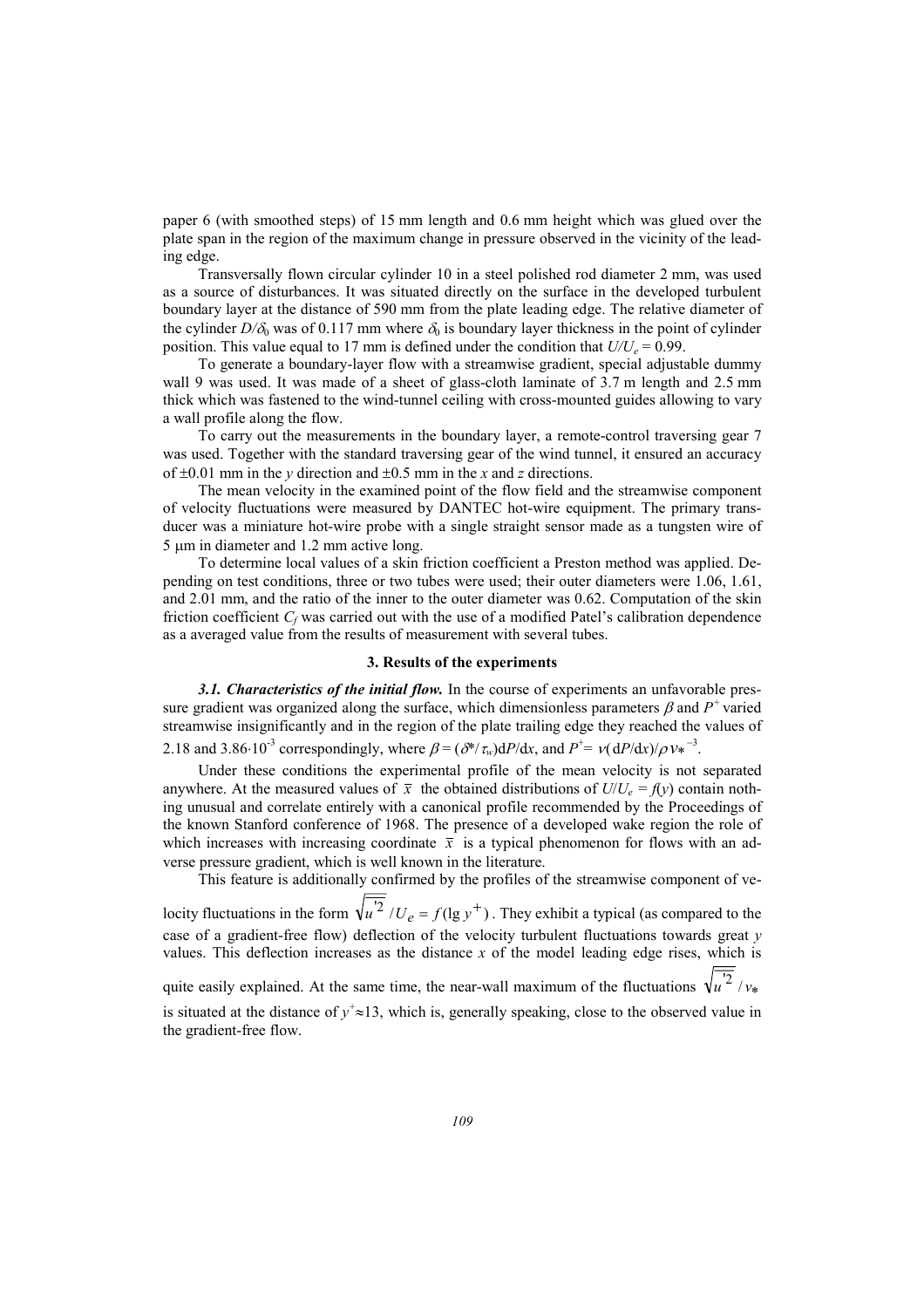

Fig. 2 shows the data of wall shear stress distribution over the plate with disturbance source being absent, as a dependence of  $\tau_w = f(\Delta x/D)$  (open circles). ( $\Delta x/D$  is a conventional coordinate used because the data obtained with the disturbance source are also given here– see below). As evident, here takes place the usual course of the dependence of  $\tau_w = f(\Delta x/D)$  which occurs in similar situations with Re*x* variation, namely, the significant decrease of a skin friction over the model length which is typical in the presence of the adverse streamwise pressure gradient.

It is known that Clauser's

Fig. 2. Wall shear stress distribution of over the model length: open circles – without cylinder; closed circles – with cylinder.

nonequilibrium parameter *G* [5] serves as a criterion of estimation of a shear flow relaxation to the equilibrium state:

$$
G = \sqrt{\frac{2}{C_f}} \left( \frac{H - 1}{H} \right),
$$

where  $C_f$  is a local skin friction coefficient. In the presence of the streamwise pressure gradient, Nash [6] has offered the following dependence

$$
G = 6{,}1(\beta + 1{,}81)^{0.5} - 1{,}7,
$$

which is valid also in a special case of  $\beta = 0$ .

In Fig. 3 in generalized coordinates  $F_f - F_p$  [7] where  $F_f = 1/G^2$  and  $F_p = \beta/G^2$ , one can see the data of variation of Clauser's nonequilibrium parameter over the length of the plate when the disturbance source is absent in the boundary layer. The meaning of application of such coordinates is as follows. In the gradient flows (in  $dC_P/dx > 0$ )  $C_f \rightarrow 0$ . Then the value of  $G \rightarrow \infty$ , and the defining parameter *G* is connected with a high error. It is clear that the application of the generalized coordinates is more preferable.



Fig. 3. Illustration of the equilibrium stage of a flow without cylinder in generalized coordinates. Experiment: Bradshow (1); East and co-authors (2);

Good and Joubert (3); Nigim and Cockrell [9] (4); present paper (5); by East and co-authors formula (6). (All references to the authors in [9]).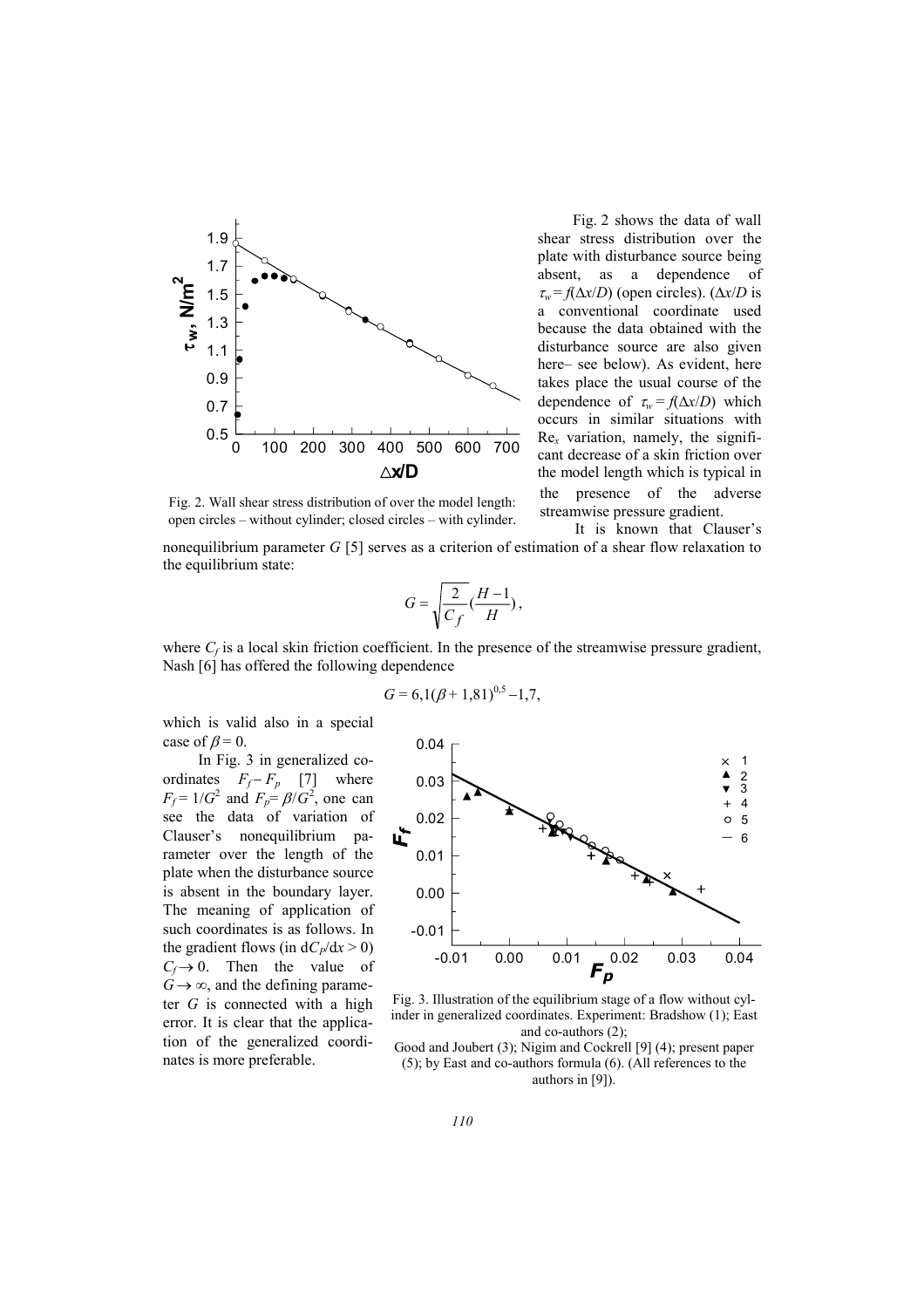In such a view the data obtained in the present work (the open circles) agree successfully with the experimental results of the other authors and may be generalized with the satisfactory accuracy by an empiric dependence

$$
F_f = 0.024 - 0.8F_p,
$$

recommended by East and co-authors [9]. Hence it also follows that the equilibrium character of the flow in the boundary layer under consideration begins at the distance of about 600 – 700 mm from the model leading edge.

*3.2. Flow properties with the disturbance source.* As in the previous case, the experimental velocity profiles in the variables of the law-of-the-wall  $U^+ = f(\lg y^+)$ , with various values of ∆*x/D*, generally successfully correlate with the canonical profile. In the initial cross sections (see,  $\Delta x/D = 15$ ) where the role of the disturbance source is significant, a comparatively narrow logarithmic region and a developed wake region are formed over the boundary layer height. As moving far downstream of the cylinder, the velocity profile changes fast which becomes apparent in expanding logarithmic region and weakening wake region. Further increase of the streamwise coordinate is characterized by a new development of the wake region caused by the effect of the unfavorable pressure gradient along the surface.

The profiles of the streamwise component of the velocity fluctuations  $u^2 / U_e = f(\lg y^+)$  reveal the significant amplification of the turbulent velocity fluctuations which are practically twice larger in the near flow region (∆*x/D* = 5) than the corresponding values in a "undisturbed" flow at the same values of the streamwise coordinate  $\bar{x}$ . Moving downstream of the disturbance source, the profiles  $\sqrt{u^2}/U_e = f(\lg y^+)$  change very fast in this region. Later downstream, however, the relaxation rate slows down, and the character of the fluctuation profiles near smoothly towards the corresponding classical distribution.

As for the distribution of integral characteristics, it turned out that directly near the cylinder the values of displacement thickness δ*\** and moment thickness δ*\*\** are considerably higher as compared to the corresponding values when the disturbance source is absent. But a certain decrease of  $\delta^*$  can be observed in the region of the flow of  $5 \leq \Delta x/D \leq 50$ . It is caused by mass

flow rate re-distribution in the region pointed. With the streamwise coordinate further increase the growth rate of the integral characteristics increases, and as a result, even at ∆*x/D* ≈ 400 they slightly exceed the corresponding values in the "undisturbed" flow.

It is interesting that the distribution of the shear stress  $\tau_w = f(\Delta x/D)$  over the plate (see Fig. 2, closed circles) is not so conservative to the disturbance influence as compared with the integral values δ*\** and δ*\*\**. Right behind the cylinder



 $(\Delta x/D \approx 5)$ , i.e. in the zone of a **Fig. 4.** Variation of Clauser's nonequilibrium parameter over the  $(\Delta x/D \approx 5)$ , i.e. in the zone of a plate length with ordinary 1 present paper 2. Nech formula [6] plate length with cylinder:  $1$  – present paper,  $2$  – Nash formula [6].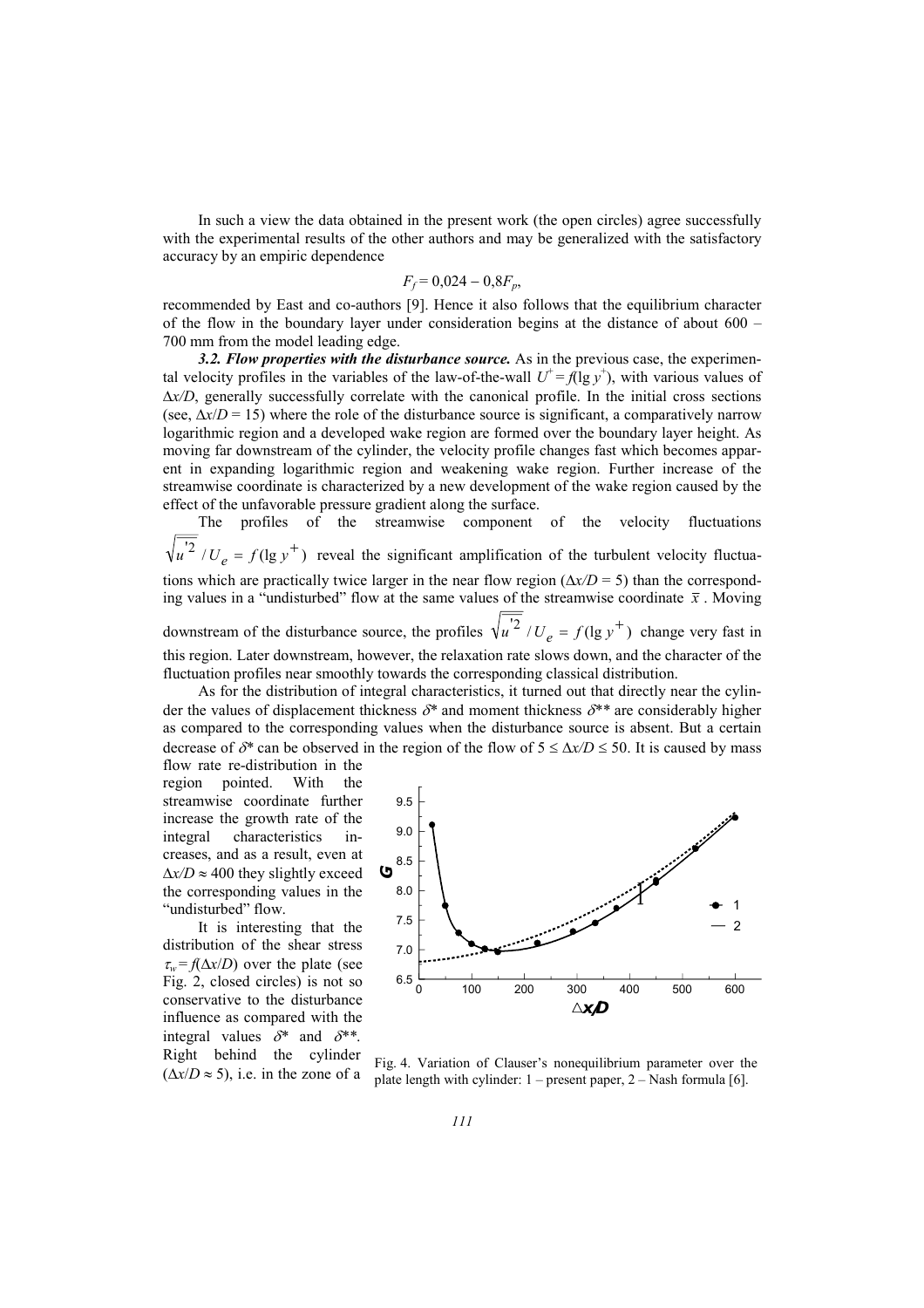recirculating flow,  $\tau_w$  is several times lower than the corresponding value typical for the equilibrium state (open circles). As ∆*x/D* rises, <sup>τ</sup>*w* increases dramatically approaching to its value at the equilibrium flow. The total achievement of the equilibrium state by the shear stress occurs at a distance of ∆*x* from a cylinder axis of about 170*D*. Thus, the rate of this value recovery is very high but this fact cannot be a basis for the spreading over the whole average flow.

In Fig. 4 the dependence of  $G = f(\Delta x/D)$  presents the data of Clauser's nonequilibrium parameter over the plate length (circles). Here also are presented the results obtained on the base of Nash dependence for the equilibrium gradient flow (curve). One may note that the process of flow recovery to the equilibrium state occurs in two stages. In fact, first the process progresses very intensively, with the result that the intermediate equilibrium state is achieved already at ∆*х*/*D* ≈ 170. With the further downstream motion of the disturbance source, however, the curve of  $G = f(\Delta x/D)$  crosses the equilibrium position, value G reaches its maximum, and the recovery process becomes sluggish. Within the limits of the measurement error, which doubled value of  $\pm 2\sigma$ <sup>G</sup> is indicated with a vertical line, reaching of the equilibrium state takes place at a distance of about 420*D* from the cylinder axis. It exceeds considerably the corresponding value obtained in a gradient-free flow which is of about 230*D*, all other factors being equal [10].

The profiles of the streamwise velocity component, both with the cylinder being absent on the surface (in the undisturbed boundary layer), and at cylinder being present, served as a basis for the estimation of the length of a nonequilibrium flow caused by the relaxation of the turbulence parameters. For this purpose an approach was used which had been applied in [11], where an attempt had been made to perform this estimation on the base of a non-dimensionalized thickness of the excess kinetic energy for the fluctuating velocity as follows

$$
E_t = \int_0^1 (u^{'2} \, \text{eq} - u^{'2}) \, \text{d}(\frac{y}{\delta}) / \int_0^1 u^{'2} \, \text{eq} \, \text{d}(\frac{y}{\delta}),
$$

where index "eq" relates to the equilibrium state conditions.

The results obtained are presented in Fig. 5 as a dependence of  $-E_t = f(\Delta x/D)$ . It is evident that in the initial stage (before ∆*x*/*D* ≈200) the relaxation process occurs very intensively which results in 75 % recovery. Downstream the recovery process by its character resembles the as-



ymptotic one. The equilibrium state of the boundary layer is reached at a distance of about 750*D* from the cylinder axis. It means that the turbulent characteristics of the boundary layer are more sensitive to the influence of two-dimensional disturbances than the mean flow parameters. Thus, the memory of fluctuating field to the two-dimensional disturbances is obviously longer than the similar value for the mean flow.

Fig. 5. Variation of non-dimensionalized thickness of the excess kinetic energy for the fluctuating velocity over model length.